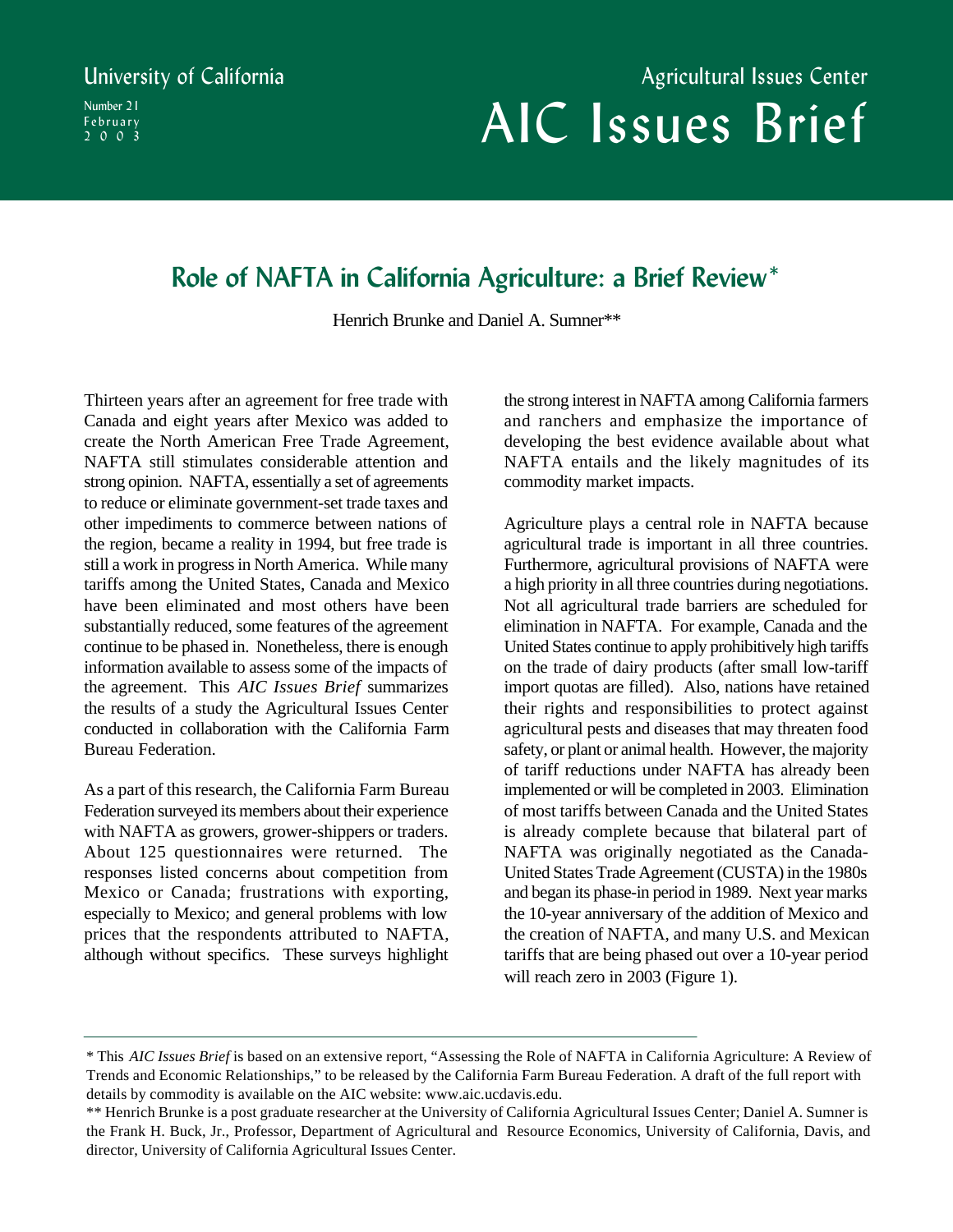### Figure 1. **NAFTA tariff chronology\***

| 1989 | CUSTA initiated                                                                                                                                    |
|------|----------------------------------------------------------------------------------------------------------------------------------------------------|
| 1994 | NAFTA initiated                                                                                                                                    |
|      | U.S. tariffs eliminated for Mexican pears, peaches, oranges (6/1-11/30), fresh strawberries, beef,<br>most tree nuts, carrots                      |
|      | Mexican tariffs eliminated for U.S. fresh strawberries, oranges (12/1-5/30), other citrus, carrots,<br>most tree nuts                              |
| 1998 | Completion of 9-year transition period associated with CUSTA between Canada and the United States.<br>Remaining Canadian-U.S. tariffs eliminated** |
|      | U.S. tariffs eliminated for Mexican cotton, oranges (12/1-5/30)                                                                                    |
|      | Mexican tariffs eliminated for U.S. pears, plums, apricots, cotton                                                                                 |
| 2003 | Completion of 9-year transition period under NAFTA between Mexico and the United States                                                            |
|      | United States to eliminate tariffs for Mexican rice, dairy, winter vegetables, frozen strawberries,<br>fresh tomatoes                              |
|      | Mexico to eliminate tariffs for U.S. rice, dairy products, peaches, oranges (6-1 to 11-30), frozen<br>strawberries, fresh tomatoes                 |
| 2008 | Completion of 14-year transition period under NAFTA between Mexico and the United States                                                           |
|      | United States to eliminate tariffs for Mexican frozen concentrated orange juice, winter vegetables                                                 |
|      | Mexico to eliminate tariffs for U.S. corn, sugar (10/2007), dried beans                                                                            |

Source: Modified by authors from USDA, Economic Research Service data, 2002

Commodities listed are examples \*

Canada exempted products such as dairy, poultry and eggs from free trade under NAFTA \*\*

## **Background**

California is important to NAFTA because of its large economy (larger than Mexico and Canada combined) and its significant trade profiles with Canada and Mexico. Furthermore, with a value of agricultural production larger than either Mexico or Canada, California plays a major part in the agricultural trade of North America. However, NAFTA is much more important in Canada or Mexico than it is in the United States or in California. Free trade within the huge U.S. market and the size of the U.S. economy relative to those of Canada and Mexico, imply that trade within the United States remains more important to our general economy and to our agricultural economy than trade with our NAFTA partners. This key fact means that we should not expect NAFTA to dominate economic relationships in California agriculture. However, it does not mean that NAFTA is irrelevant. Even small changes in market price caused by expanded markets or new competition can affect net incomes significantly.

#### **Gains from trade**

The simple economics of gains from more open trade access are similar to the economics of any reduction in barriers to economic activities. Lower taxes on traded goods facilitate profitable shipments across borders. Markets that now have better access to imports experience lower prices and more variety, which causes the consumers in that country to gain while the competing producers lose. Regions that now have better export opportunities experience higher prices for export items, so producers in the region gain and consumers lose. There are winners and losers, but the gains exceed the losses. This is just a reflection of the well-known observation that if one is allowed to focus on one's comparative advantage, there will be a net gain in income and wealth.

More open trade thus tends to raise incomes in the liberalized economies and encourages production and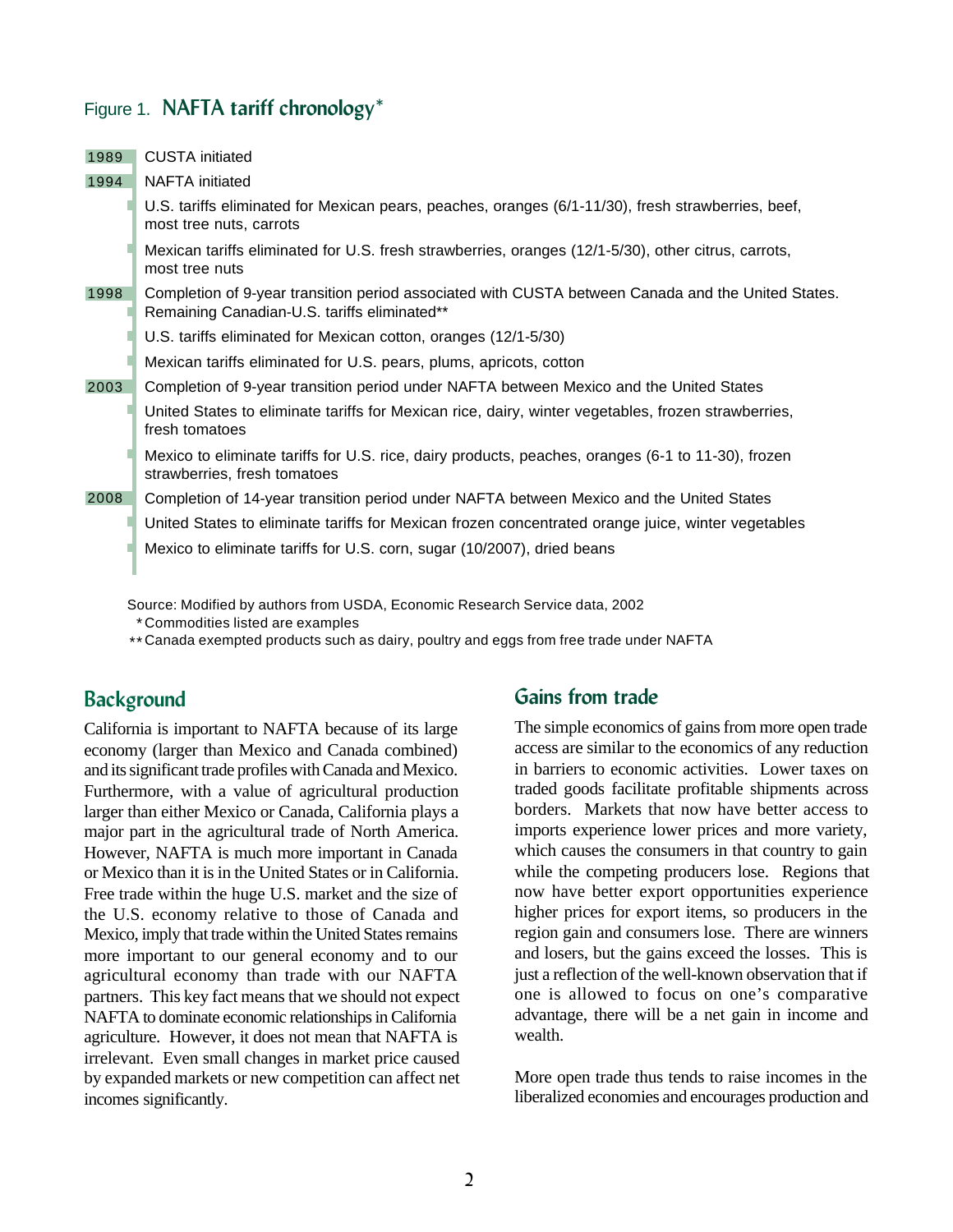investment to readjust to follow the principles of comparative advantage. Income growth raises the demand for agricultural products, but demands for some products, especially many of the fruit and vegetable products produced in California, are even more responsive to income growth. Furthermore, the demand for food expands more with income growth in lowincome markets such as Mexico than in richer countries such as the United States and Canada. Thus as more open markets raise economic growth rates in Mexico, food exporters gain.

# **Approach**

Economists often evaluate policy changes using economic models to simulate conditions with and without the policy in question. Such a formal modeling approach was beyond the scope of the present effort.

A potentially important consequence of NAFTA is on trade within the United States. In this study, we focus on the direct shipments of a commodity from California to the NAFTA partners. However, NAFTA also affects shipments to and from the rest of the United States. Such effects could have an important impact on NAFTA's role in California agriculture. For example, cattle from Mexico might enter Texas and displace California feeder cattle in that market, causing a negative effect in California, even if direct trade flows between California and Mexico were unchanged. Alternatively, if Texas fruit shipments to Mexico increased, the market for California fruit would expand in U.S. markets where California fruit previously competed with Texas fruit. Again, NAFTA would have effects even if California shipments to Mexico did not change.

Cross-commodity effects may also be important in some cases. If the market for a crop expands, land shifts, and production will be lower for other crops that compete for land and resources. The result is a higher price for the competing crops, even if they do not experience an increase in market demand due to NAFTA. A similar impact occurs for agricultural commodities that are inputs into other farm products. For example the hay industry gains from increased demand for dairy products and may gain from NAFTA even with no change in trade flows. A related crosscommodity impact may occur on the demand side when a higher price for one food increases demand for

substitute foods. While we have tried to consider such impacts informally, our analysis was not able to take such complex relationships into account fully, without a much more elaborate modeling effort.

Our aim in this research was to review the reductions of trade barriers that constitute NAFTA and examine how changes in trade flows relate to these reductions in trade barriers. In order to assess the role of reductions in trade barriers, we examined the context of many other factors that influence commodity production and trade. Finally, we also examined agricultural prices and incomes and considered how they have been influenced by the changing trade flows following the policy changes under NAFTA over the past 15 years.

Data on U.S. agricultural imports and exports are available from federal sources; however, comparable information is not collected on a state-by-state basis. Because the United States is a unified market for most important farm products, we used the national import data in our analysis. For exports we focused on California data. Fortunately, we are able to use data on California agricultural exports. State export data is important for analyzing California's potential markets, for helping marketing organizations and government agencies develop strategies and, as in this case, to investigate the impacts of NAFTA on California alone as compared to the whole nation. The agricultural export statistics employed in the report were mainly based on AIC estimates. For the past six years, the Center has produced export data for California agriculture. (See *AIC Issues Brief* Number 19 by Bervejillo and Sumner for the 2001 numbers.)

# **Other factors influencing trade in North America**

Many factors other than NAFTA have influenced the economic conditions in California agriculture over the past decade. Foremost are weather and agronomic conditions that have accounted for large supplies of California crops. Large crops in parts of the United States and elsewhere have also depressed prices for some California crops. Substantial increases in farm subsidies for program crops beginning in 1998 responded to, but also contributed to, large supplies and low prices. The Asian financial crisis lowered demand for imports by reducing incomes among Asian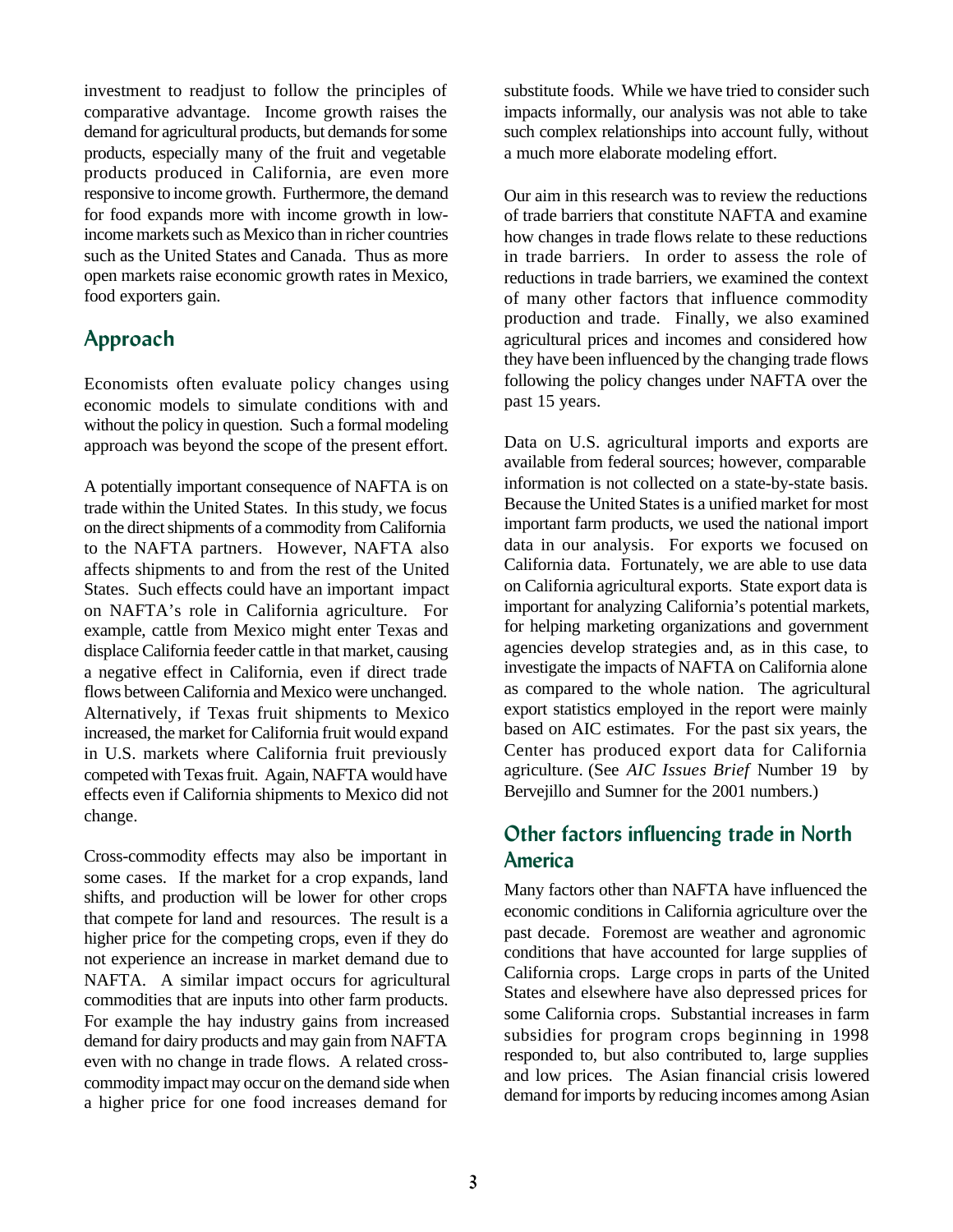importers and lowering the value of the currency in both import nations and competitor nations.

In 1995, Mexico faced a drastic fall in national income and a dramatic fall in the value of the Mexican peso. U.S. agricultural exports to Mexico fell as a consequence of the exchange rate decline and the fall in Mexican incomes. For a number of commodities, such as fresh tomatoes, exports increased during the first year of NAFTA but suffered dramatic setbacks in 1995 and 1996 during the Mexican economic crisis before slowly recuperating.

More generally, the strong U.S. dollar relative to most major currencies of the world made U.S. farm exports expensive relative to competing products and reduced the relative price of imports in the U.S. market. On the positive side, low inflation and interest rates have kept increases in farm costs lower than in the 1980s when farm prices were also depressed. Finally, the WTO agreement, which began to be implemented in

the mid-1990s, has opened markets for some California exports. Because so many conditions have affected the farm economy of California during the full NAFTA period since 1989, it is difficult to sort what role NAFTA has played, but some assessments are possible.

#### **Review of main commodity findings**

California agriculture is incredibly diverse. Clearly, we cannot review how NAFTA may have affected all 300 commodities in the state. The full report examines 45 of the most important commodities and commodity groups where trade plays a significant role to consider how they have fared over the NAFTA period and how their economic conditions over the period relate to the trade policy changes that occurred under NAFTA.

Overall, most California farm commodities were affected only slightly by NAFTA, and for many commodities we examined, the net effects seem too

#### the net effect of NAFTA seems<br>positive, though still quite small small to discern reliably (Table 1). For a number of commodities, positive, though still quite small relative to the size of the industry.

Dairy, the largest farm commodity industry in California by gross revenue, is in this category. However, dairy product exports, notably nonfat dry milk to Mexico, have been aided by export subsidies under the Dairy Export Incentive Program (DEIP). Under the program, the U.S. Department of Agriculture pays per unit subsidies to exporters, allowing them to sell certain U.S. dairy products to selected markets at competitive export prices. The DEIP predates NAFTA, but during the NAFTA period Mexico changed its government procurement policy for food assistance and began purchasing subsidized U.S. products. Some of the expanded exports of dairy products to Mexico followed from a combination of the DEIP

# Table 1. **NAFTA's impact on important California commodities**

| <b>Positive</b>                                                                                        | Very small                                                                                                                                                                                                                                                                                                                                                                                                      | <b>Negative</b>       |
|--------------------------------------------------------------------------------------------------------|-----------------------------------------------------------------------------------------------------------------------------------------------------------------------------------------------------------------------------------------------------------------------------------------------------------------------------------------------------------------------------------------------------------------|-----------------------|
| Apricot<br>Dairy products<br>Lettuce<br><b>Strawberries</b><br>Tomatoes, fresh<br>Tomatoes, processing | Almonds, pistachios, walnuts<br><b>Beef</b><br>Bell peppers<br>Broccoli, carrots<br>Cauliflower, celery<br>Cherries, sweet<br>Cotton<br>Grapes, table<br>Lemons, oranges<br>Live cattle<br><b>Melons</b><br>Onions<br>Peaches/nectarines<br>Pears, plums, prunes<br>Rice<br>Raisins<br>Wheat<br>Wine<br>*Apples, artichokes, dates, eggs, figs,<br>garlic, grapefruit, hay, kiwi, mushrooms,<br>olives, potaoes | Asparagus<br>Avocados |
|                                                                                                        |                                                                                                                                                                                                                                                                                                                                                                                                                 |                       |

\* Trade for these California commodities is relatively small overall or within NAFTA.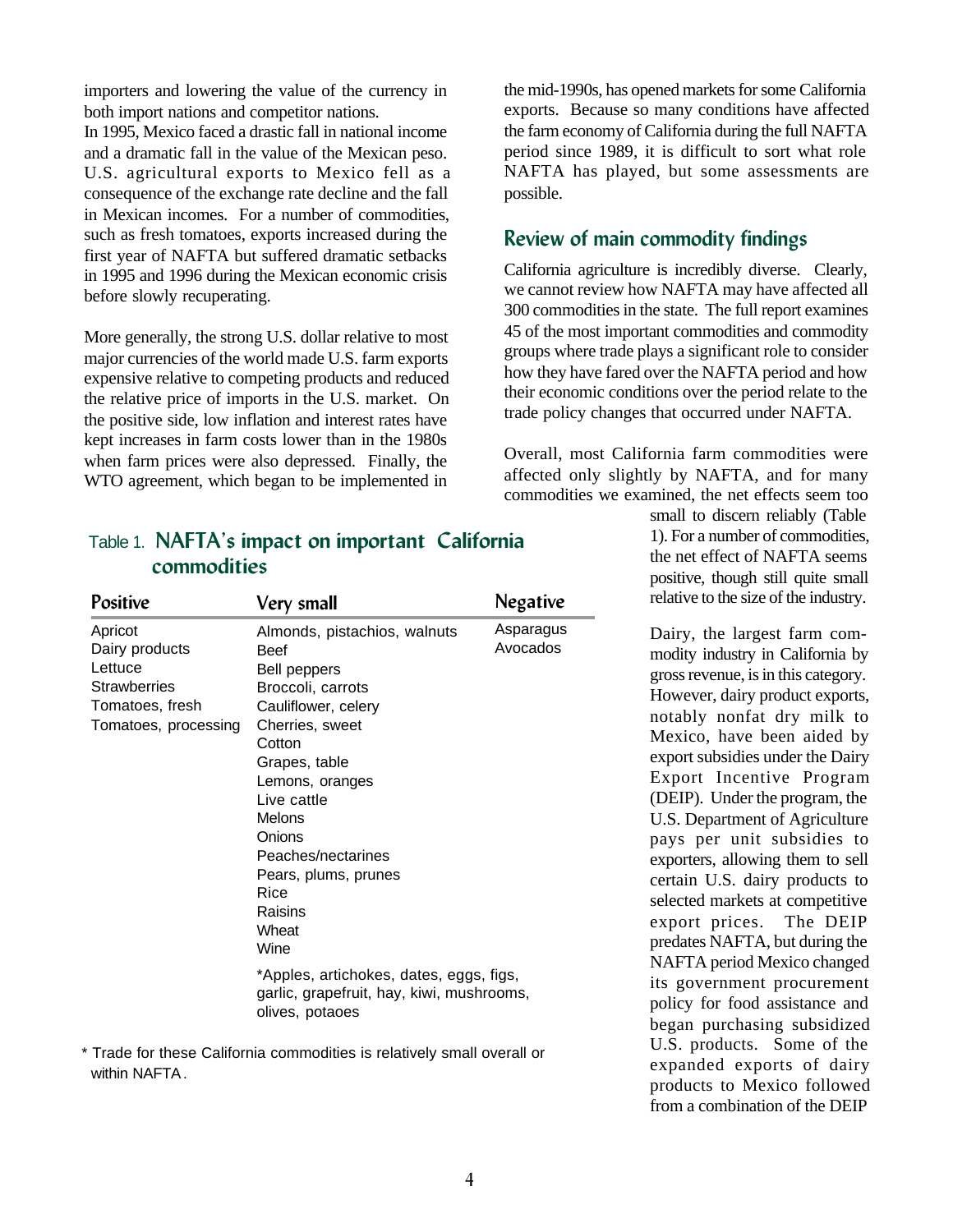and the reformed Mexican domestic food assistance program. Other dairy products that were not subsidized by the DEIP also experienced higher exports to Mexico (for example, whey) during the period. We associate the expanded California dairy exports to Mexico with NAFTA, but some of this expansion may have occurred even without the NAFTA tariff cuts.

Several commodities, especially among the fruits and vegetables, have experienced more clearly positive impacts, where those impacts are often attributable to more access to the market in Canada. Lettuce belongs to this category. Also, the California strawberry industry has experienced higher exports to Canada and Mexico as a consequence of the policy changes under NAFTA. Strawberry imports from Mexico have increased as well in the past 10 years, showing that Mexico, too, has profited from better access to markets in the United States, but the net effects are still positive.

Increased exports of California commodities to the NAFTA partners is sometimes accompanied with higher imports of the same commodities from those countries. Bell peppers offer an example where the net impacts of NAFTA on California agriculture are hard to identify due to such increased two-way flow of products. The table grape industry shipped more to both Canada and Mexico, and Mexico shipped more the United States. Parts of the U.S. fresh tomato industry that compete directly with Canadian greenhouse products or Mexican field tomatoes have faced increased competitive pressure, but most of the California industry competes much less directly with Canada or Mexico and thus has probably gained from NAFTA.

A number of commodities, for example watermelons, have experienced enormous increases in shipments from Mexico, but while the numbers appear threatening, such imports often occur in the U.S. offseason and can therefore have relatively small direct effects.

For a few commodities, additional competition from Mexico or Canada seems likely to have reduced prices enough to offset any gains from expanded market access or better economic growth in the three markets. One commodity industry for which this impact seems most evident is the avocado industry. Mexican avocados are now shipped into a part of the U.S. market where they compete directly with California avocados.

Avocado shipments from Mexico to the United States had been prohibited for almost 80 years due to phytosanitary concerns. Beginning in 1993, the United States opened several U.S. states to Mexican avocados and extended the period of such imports. California and other states in southwestern U.S. still do not receive avocados from Mexico. The change in phytosanitary regulations occurred as NAFTA was being implemented, and we have attributed the increased imports to NAFTA. However, even without NAFTA, it is likely that the U.S. import ban would have been addressed under WTO rules dealing with SPS issues. Therefore, it may not be correct to attribute this increase in imports directly to NAFTA, even though they occurred when NAFTA was being implemented.

The California asparagus industry faced increased pressure from Mexican asparagus shipments following the policy changes under NAFTA. The value of imports from Mexico has doubled during the second half of the 1990s, while exports from the United States have decreased in recent years.

A clearly positive effect of NAFTA overall is the improved treatment of Sanitary and Phytosanitary issues (SPS). Trade disputes over SPS issues will continue so long as there are pest and disease issues and agricultural trade. However, NAFTA contributed an agreed approach to solving technical issues and a set of procedures for dealing with disputes. The key to satisfactory dispute resolution is for all three NAFTA partners to acknowledge the importance of objective, science-based evidence and protocols in dealing with SPS issues.

#### **Summary and implications**

This study has found that among all the factors that have influenced the economics of California agriculture over the past 12 years, NAFTA has probably played a relatively small role. For example, the WTO agreement of 1994 and exchange rate movements have likely been much more important to trade overall. Furthermore, as usual, weather has had the most dramatic impacts on production and prices. After reviewing the best evidence available for California agriculture as a whole and across many commodities, we find that NAFTA has generally had a slight positive impact, but that is not true for every industry and, of course, it is not true for every farm. Furthermore, we were not able to